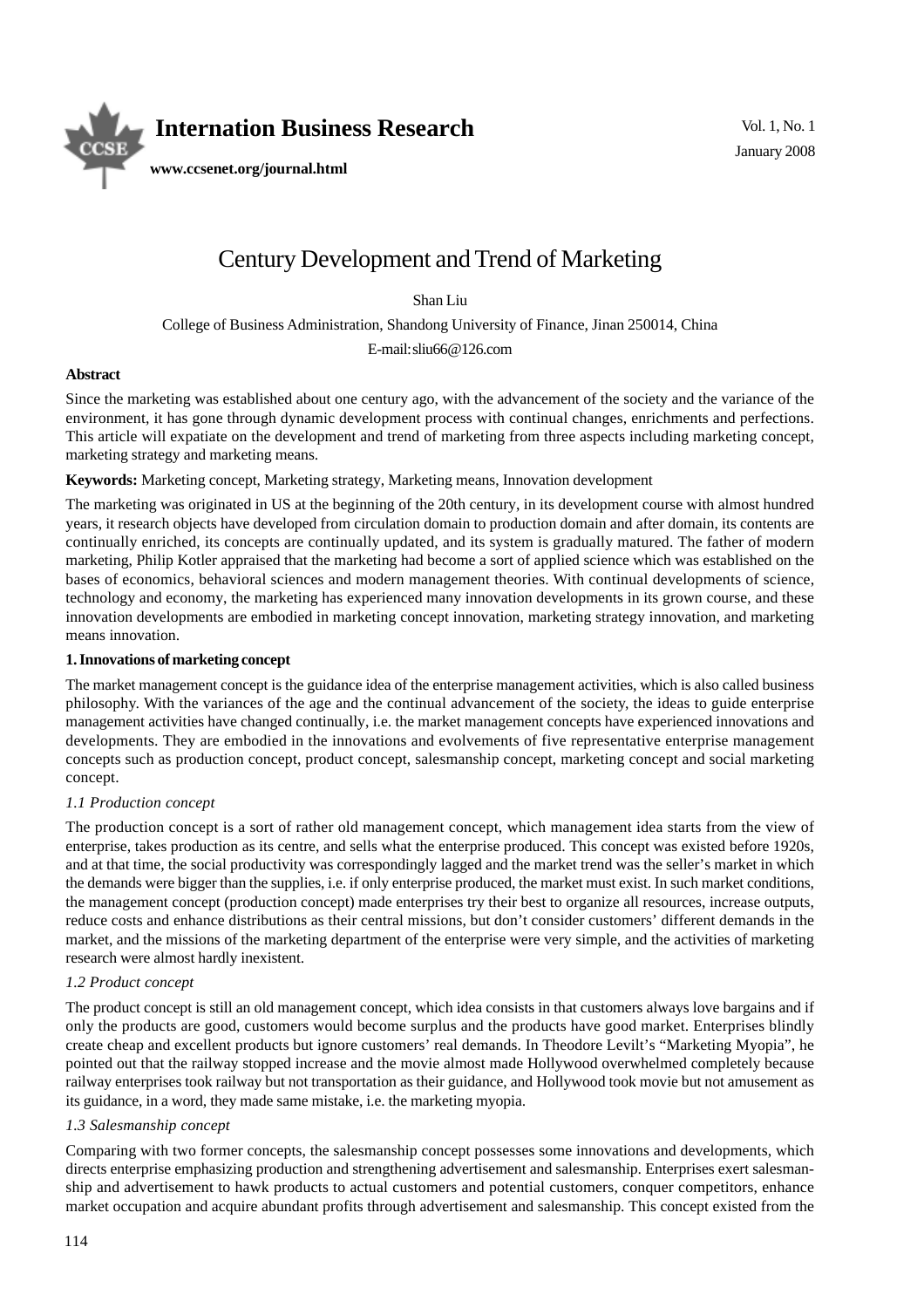late of 1920s to 1950s, because in this period, with the development of science and technology, the production technique had improved, the product amount and varieties increased quickly, and the market development trend was gradually transformed from seller's market to buyer's market.

# *1.4 Marketing concept*

This is a completely different management concept comparing with three former concepts, which means that the start and centre of the enterprise marketing is to fulfill customers' demands, i.e. enterprise produce what customers' needs. This concept was originated after 1950s. The consecution of management concept is reversed, and enterprises organize productions and distributions according to customers' demands and desires starting from the market demands, but don't attract or search customers through producing products in the past. It is a sort of revolutionary innovation development from salesmanship concept to marketing concept, and it is one of important concepts of capitalism enterprise management idea. Just as American managerialist Peter F. Drucker pointed out in "Management", one of two functions of enterprises was marketing. The occurrence of marketing concept makes the traditional marketing develop to the modern marketing.

# *1.5 Social marketing concept*

The social marketing concept is further developed and perfected on the base of marketing concept, which meanings is that the products provided by enterprises are not only to fulfill customers' demands and desires, but also to consider the longterm benefits of customers and the whole society. This concept was originated in 1970s, and at that time because of facing population boom, environment pollution, global inflation and other crises, some enterprises issued fake advertisements, produced insecure and unhealthful products, harmed customers' benefits, and accordingly induced the discontentment of the society. Just under this background, enterprises begun to survey their marketing activities and considered three benefits including their own benefits and the long-term benefits of customers and the society when they established marketing strategy.

The five above sorts of management concepts can be combined into two sorts, one is the traditional management concept (including production concept, product concept and salesmanship concept), i.e. the sales concept, and the other one is the new marketing concept (including marketing concept and social marketing concept), i.e. the marketing concept. Their starts, aims and approaches are different, and the former starts from products, adopts the method of increasing productions or strengthening salesmanship, and finally achieves profits through expanding distributions, and the later starts from customer, adopt the method of integrated marketing, and finally achieves profits through fulfilling customers' demands. As viewed from that point, the innovation of the marketing concept experiences the process from quantitative change and qualitative change. Just as Philip Kolter said, the differences of these two concepts would induce very different results, and the distribution consciousness could only bring unstable short-term success, but the marketing consciousness could bring up stable long-term increases.

# **2. Innovations of marketing strategy**

When the marketing concept experiences continual innovations, the marketing strategies are continually innovated, and that is embodied in the variance of "4P-4C-4V-4R".

# *2.1 "4P" strategy*

"4P" is the combined strategy with four representative marketing factors including product, price, place and promotion which take production as the centre, and it was put forward by Jerome Mc Carthy in the late of 1950s. This strategy had profound influences to the theory and practice of the marketing, and was regarded as the classics in the marketing theory. In fact, "4P" had existed from the late of the 19th century to the beginning of the World War ?, and in that period the world was in the times of shortage economy, and the supplies couldn't fulfill the demands in the market which was the classic seller's market. To enterprises, marketing only possessed common functions, and enterprises needed not notice customers' difference demands, and more cared about the production and price of the products, and only in that way, enterprises would get rich profits. At the late of the World War ?, demand exceeded supply in some developed capitalistic national markets, enterprise competition begun to become intense, enterprise couldn't but develop functions of salesmanship and channel marketing, therefore, the marketing mode changed from "distribution decided by production" to "distribution promoted by production". In a word, enterprise implemented the "4P" marketing strategy taking production as the centre.

# *2.2 "4C" strategy*

After the World War ? ended, with the rapid development of industry, the world developed from shortage economy to surplus economy, supply exceeded demand in the market, and the buyer's market replaced the seller's market. Enterprises started to notice customers' demands to obtain competitive predominance in the market. Up to 1980s, aiming at problems existing in "4P", American Robert Lauteerborn put forward the marketing strategy of "4C". "4C" includes customers' demands and expectations (Customer), customers' costs (Cost), customers' purchase convenience (Convenience) and the communication between customers and enterprises (Communication). The connotations of "4C" include four aspects. The first one is to forget products and notice customers' demands and expectations. The second one is to forget price and notice the costs that customers would pay. The third one is to forget locus and notice consumers' convenience. And the last one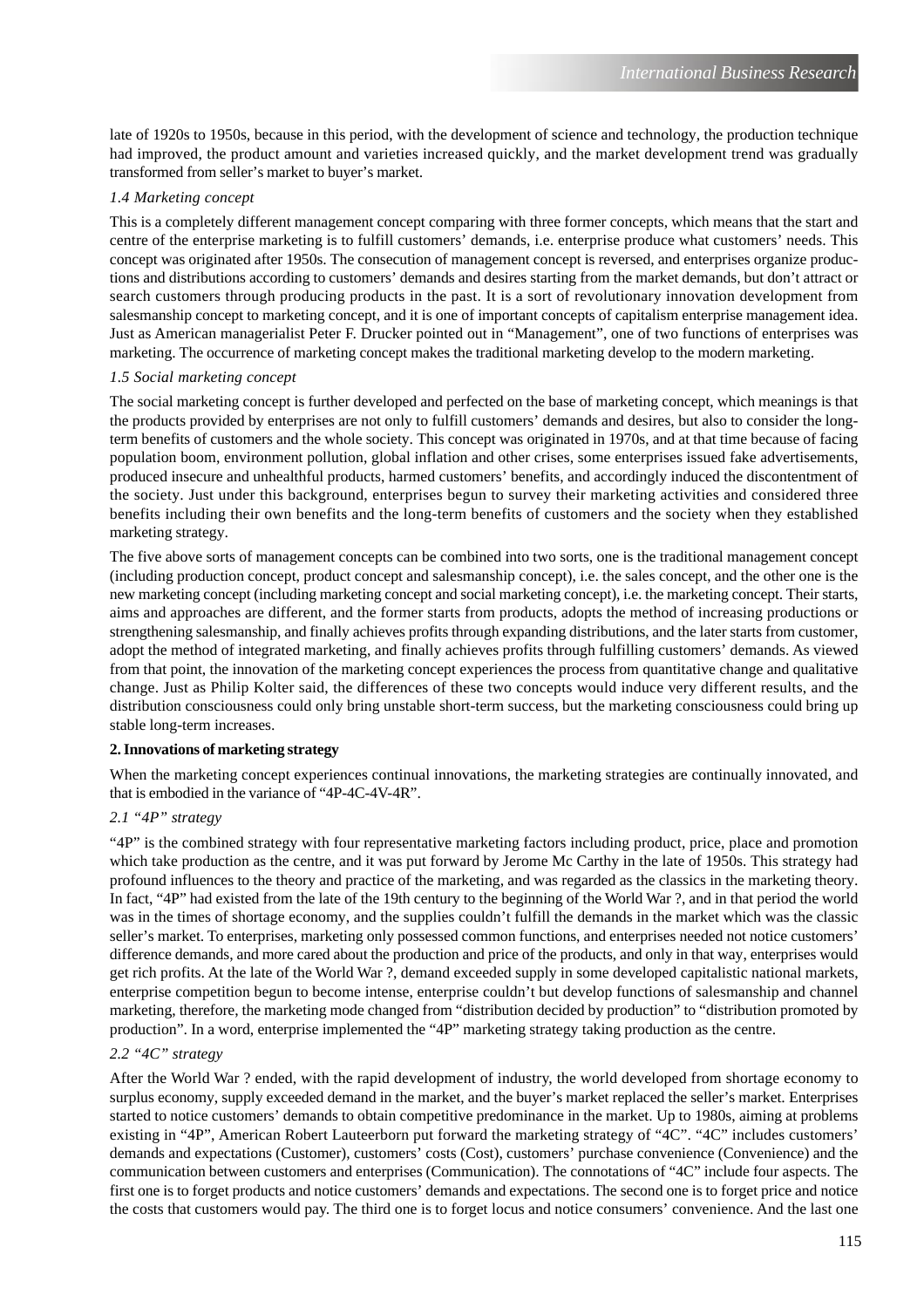is to forget salesmanship and notice the communication with customers.

#### *2.3 "4V" strategy*

With the advent of new economic times, the marketing strategy is further developed to the combined form of "4V" which means variation, versatility, value and vibration. The connotations of "4V" include four aspects. First, enterprises should create variations if they want to create customs, and the market would exist and obtain competitive predominance when variations exist. Second, versatility is that enterprises offer series products with different functions according to customers' different demands, and customers select products with corresponding functions according to their own demands and payment abilities. Third, products have basic value and extended value, and the present development trend is that the proportion of basic value in the value composing descends gradually, but the proportions of extended values of high technology, brand, or enterprise culture in the product value composing would further enhanced, so the product competition among enterprises have not only limited in the basic value of product, but more in the extended value of product. Four, the vibration is that enterprise continually occupies the market and keeps the "value maximum" brought by the value innovation of competition to customers and the "profit maximum" brought by that to enterprises, which emphasizes associating innovational ability of enterprise with values prized by customers and produces vibrations between enterprise and customers.

#### *2.4 "4R" strategy*

In recent years, American marketing expert Don E Schultz put forward new "4R" strategy. The "4R" strategy is to establish relevance with customers (Relevance), enhance market response (Response), exert relationship marketing (Relationship), and the return is the reward of marketing (Reward). The biggest characters of "4R" strategy are that enterprises take competition as the guidance, emphasize the communication and win-win between enterprise and customers, forwardly create demands when actively adapting customers' demands, and enterprises must establish rapid response mechanism to enhance response speed and responses, reduce complains and stabilize customer group furthest when facing quickly changeable market, and enterprises must establish long-term and stable relationships with customers if they want to occupy market, and the communication is the important means to establish relationship, and to search rewards, enterprises must implement low cost strategy, and obtain more customers based on payment cost minimum of consumer, so values offered for customers by enterprises and rewards searched by customs supplement and promote each other, and would achieve the effects of win-win objectively.

The above marketing strategies are not the relationships they can replace each other, which embodies the continually perfecting and innovating process of the marketing strategy.

#### **3. Innovations of marketing means**

Tremendous changes of market environment fully influence the marketing activities of enterprises in all directions, which not only requires enterprises innovate upon marketing concept and marketing strategy, but also requires enterprises innovate upon marketing means. The innovations of marketing means can be embodied from following aspects.

# *3.1 Innovation of marketing organization*

To facing challenges from market competition, enterprises must innovate upon marketing organization, strengthen transverse communication and mutual harmonization of the organization to fulfill customers' demands, accordingly create profits. The marketing organization of modern enterprise presents development trends such as association, flat, dummy and conception, which make decision-making more direct, quick and flexible, and such organizational form combines enterprise and market more tensely and ensures the speediness and science of the marketing.

#### *3.2 Implementing network marketing by means of Internet*

The development of information technology provides necessary material bases and technical conditions for marketing means, and enterprises can utilize internet to offer commodities and services, set up electric marketplace, implement network research and grasp economic information and market conditions, which is the network marketing emerged as the times require in the knowledge economic times, i.e. a sort of electric business activity utilizing communication technology of internet to implement marketing.

#### *3.3 Developing relationship marketing*

Relationship marketing is to regard marketing activities of enterprise as the process of communication between enterprise and supplier or distributor or competitor or governmental institution or other companies. Its times background is in 1990s and its essential characters are the bidirectional information communication, mutual benefit of marketing activity, harmonization of strategic course. To keep and extend market share, enterprises must maintain a customer group having long-term cooperate relationships with them, and long-term fellowships decides developmental potential of every enterprise.

# *3.4 Implementing brand marketing*

Brand is the business appellation of commodity, which is originated by enterprise and has remarkable characters to identify